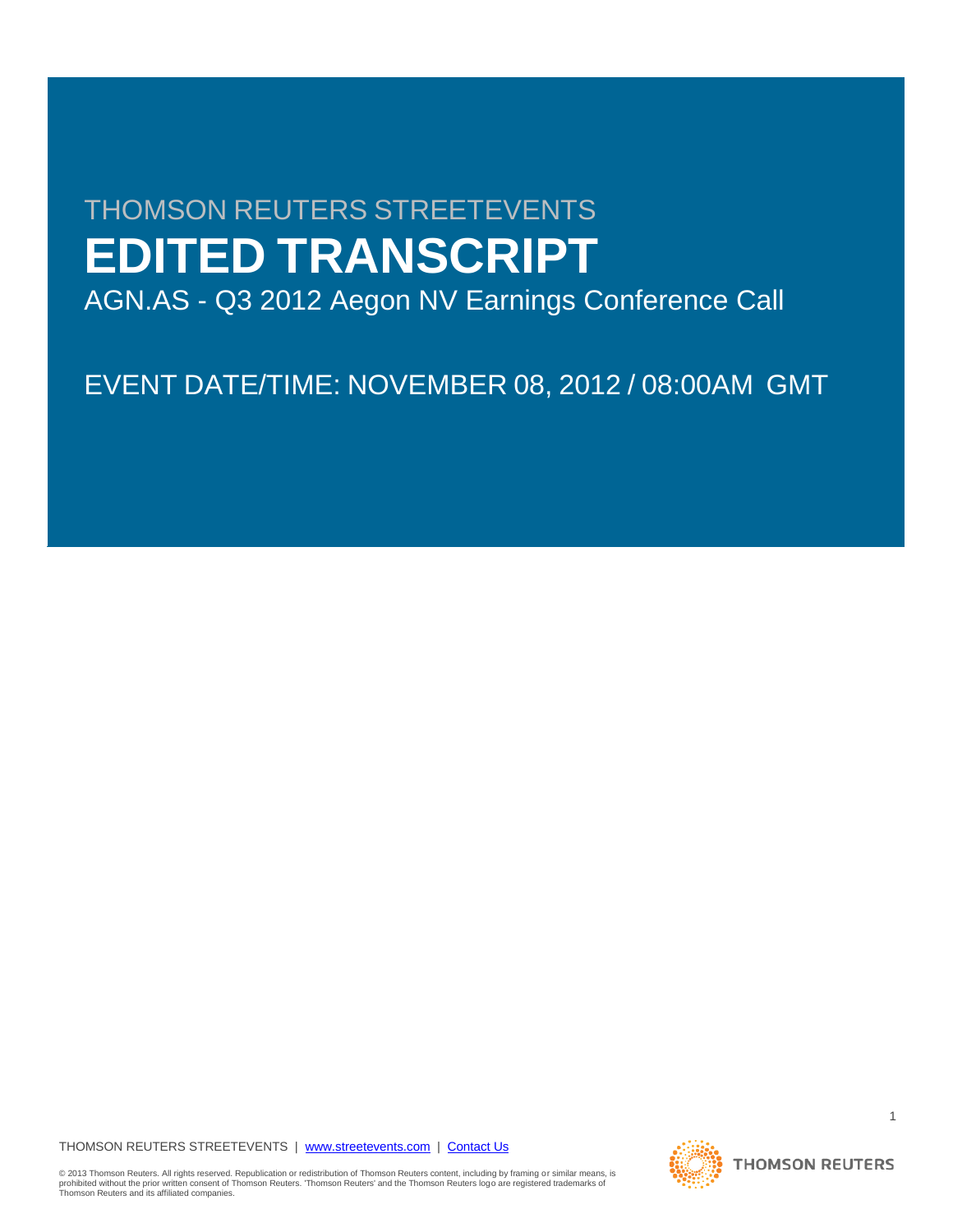# **C O R P O R A T E P A R T I C I P A N T S**

**Jan Nooitgedagt** *Aegon NV - CFO* **Darryl Button** *Aegon NV - EVP and Head of Corporate Finance Center*

# **C O N F E R E N C E C A L L P A R T I C I P A N T S**

**Jan Willem Weidema** *ABN Amro - Analyst* **Ashik Musaddi** *JP Morgan - Analyst* **William Hawkins** *KBW - Analyst* **Hans Pluijgers** *CA Cheuvreux - Analyst* **Robin Buckley** *Deutsche Bank - Analyst* **Francois Boissin** *Exane BNP Paribas - Analyst* **Nick Holmes** *Nomura - Analyst* **Farquhar Murray** *Autonomous Research - Analyst* **David Andrich** *Morgan Stanley - Analyst* **Gordon Aitken** *RBC - Analyst*

# **P R E S E N T A T I O N**

#### **Operator**

Ladies and gentlemen, thank you for holding. Welcome to the Aegon third-quarter 2012 results conference call for analysts and investors. (Operator Instructions). I will now hand the conference over to Mr. Jan Nooitgedagt. Please go ahead, sir.

# **Jan Nooitgedagt** *- Aegon NV - CFO*

Thank you. Good morning. Thank you for joining us for this discussion of Aegon's third-quarter 2012 results. Joining me are Darryl Button, Head of our Corporate Financial Center, and Bill van den Berg, Head of Investor Relations. Before turning to the results, let me remind you to take a moment to review our disclaimer on forward-looking statements which is at the end of this presentation. As always, we look forward to your questions after the presentation.

Despite the persistent challenges of the general economic environment that you all are aware of, we are pleased to present a strong set of results for the third quarter. The growth of our business, combined with our consistent focus on reducing costs across our organization, as well as a stronger US dollar, led to a 31% increase in earnings. The third quarter is typically the quarter that we review our assumptions. We did not change our long-term investment assumptions, however updated other assumptions led to a net negative effect of EUR22m.

Total sales continued to be strong and totaled EUR1.6b, a clear indication of solid business growth and our healthy franchise. As a result of our focus on selling profitable new business, our value of new business increased to EUR173m. And finally, Aegon's capital position and cash flows remain strong. Naturally we are pleased that our capital base ratio of 75% is in line with our targeted level.

Here on slide three we provide a quick overview of our progress toward our 2015 financial targets. As you can see, our fee-based earnings now represent 33% of our underlying earnings, in line with our target of 30% to 35%. This is the result of our successful shift from spreads to fee-based business. At the same time, return on equity increased to 7.7%. Excluding capital allocated to run-off businesses, the return on equity amounted to 8.6%. I will address underlying earnings and cash flows in more detail a little later in the presentation.

Turning now to underlying earnings, which increased 31%, as I indicated, the growth of our business, the continued cost reductions we have implemented and a more favorable currency and equity market movements were the main drivers of the increase. Our US Pensions and Variable Annuity businesses both benefited from strong

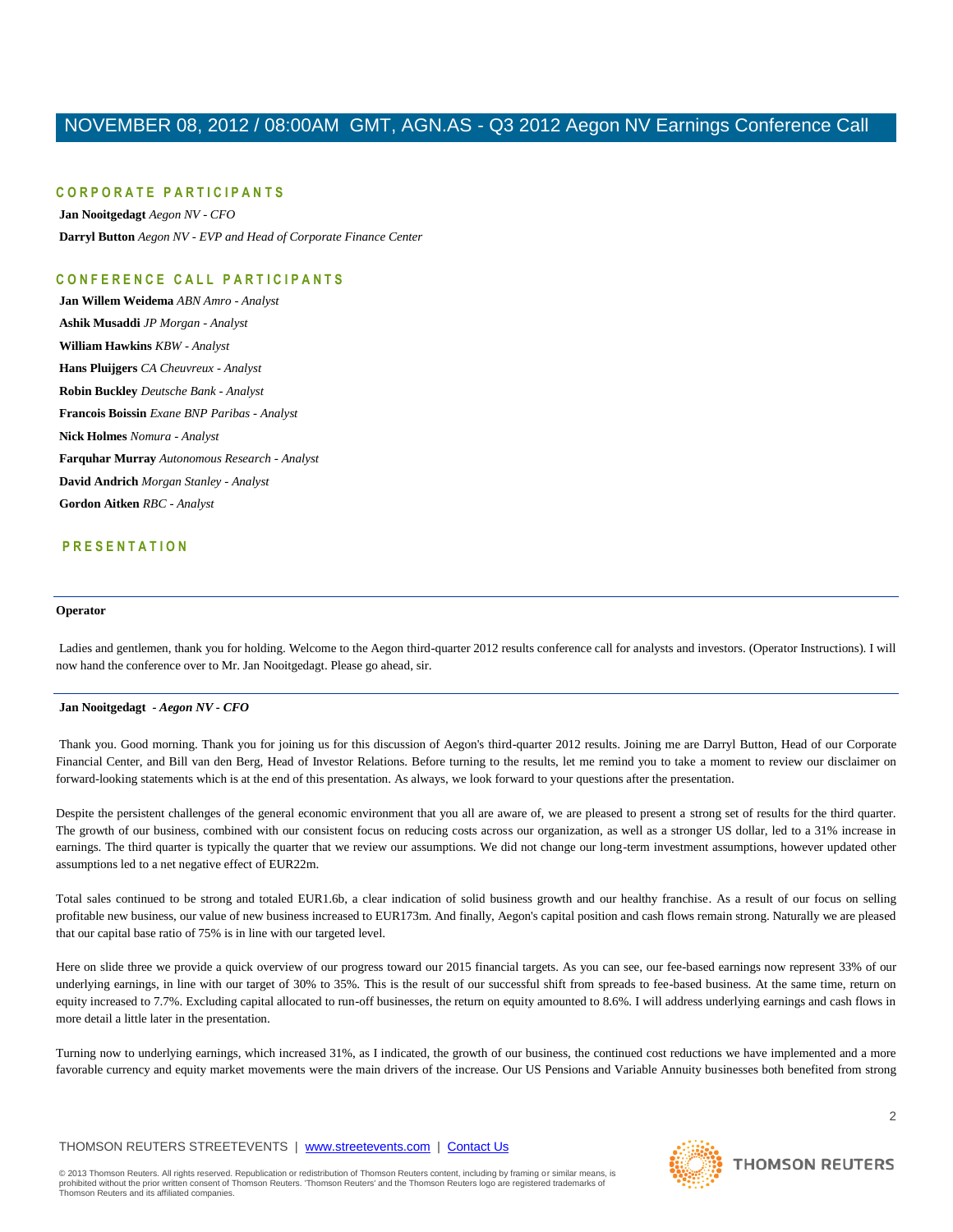net inflows of, in total, \$1.2b. And at the same time our indexed universal life product has been well received in the brokers' channel, evidenced by the increase in US new life sales of 9%. In addition, Aegon Asset Management continues to experience net inflows which contributes to earnings growth.

Earnings were also higher as a result of the cost reduction initiatives across the Company. This was partly offset by the exclusion of our joint venture with CAM in Spain, which contributed EUR5m in the comparable quarter last year. In this quarter our earnings benefited \$35m from the changes to our post-retirement benefit plan in the US. In addition we update our assumptions in the US this quarter, which led to a net negative impact of EUR22m or \$31m, something I will detail on the next slide.

The third quarter is typically the quarter in which assumptions are reviewed by management. The total net impact of the assumption update on underlying earnings was limited to a negative \$31m. The main impact came from the update of our policyholder behavior assumptions in our Variable Annuities book which amounted to a negative \$55m. We maintained however our US equity market return and long-term interest rate assumptions.

On slide six, we maintain our long-term reinvestment yield assumption, which is the aggregate of our projected risk-free rate and credit spread. This means that we assume that the risk-free rate will grade from current levels to 4.75% in five years, in 2017. The credit spread is expected to grade from current levels of approximately 180 basis points in two years to 110 basis points. Maintaining these assumptions means that we expect the reinvestment yield will grade from current levels to 5.85%, and this represents a risk-free rate of 4.75% and a credit spread of 110 basis points. And we assume this 5.85% to be reached in 2017 instead of 2016, which was last year's assumption.

By shifting the curve one year out we effective lower our reinvestment yield assumption, as the picture on the slide clearly shows. The impact of lower yields on our earnings is manageable. As we have indicated before, underlying earnings in the US are impacted by around \$10m per quarter this year and approximately \$20m per quarter for 2013. And to mitigate these effects as much as possible, we will continue to focus on cost efficiencies, redesign, re-price or withdraw products if necessary, introduce new products that are less interest rate sensitive and continue to focus on writing profitable business on a market-consistent basis.

Here on slide seven you can see that in the third quarter net income was positively impacted by gains on investments, and the further downward trend of impairments, which were only 2 basis points this quarter. Impairments benefited from higher recoveries, something I will return to in a moment.

Reducing expenses, as you are aware, is a consistent focus, and we have made good progress in that regard throughout 2012. As you can see on slide eight, in the first nine months of the year we achieved EUR140m in cost reductions. These cost reductions and the non-recurrence of the restructuring charges were the main driver of a 7% lower year-on-year cost base. I want to make clear that reducing cost and pursuing operational efficiencies are an integral part of how we manage our day-to-day business. At the same time, we are making the necessary investments to drive business growth, as represented by our new platforms in the UK and the Netherlands.

Let me now here on slide nine give you some more detail on the sales we generated during the third quarter. And let me start by saying that we were pleased by the strong sales level of EUR1.6b. Gross deposits were strong, at EUR9.4b, though lower than last year when we experienced strong inflows of stable value solutions. As you know, it's our strategy to keep our stable value book of business at its current size of approximately \$60b. And gross deposit this quarter reflect Aegon Asset Management deposits of EUR2.5b as well as solid inflows in our Pension and Variable Annuity businesses which I will return to in a minute.

The new life sales were generally stable, benefiting from particularly strong sales in the US, however offset partially by lower sales in the Netherlands and the exclusion of our CAM venture in Spain, as I noted earlier. Accident and health sales increased by 24%, a result of our leadership position in providing travel insurance in the US and the fact that we attracted a new distribution partner in this attractive market in the third quarter of last year.

We continue to achieve strong sales momentum in our US Life and Protection business, as evidenced by the 9% increase in life sales and an 11% increase in sales of accident and health products compared to last year. As I just mentioned, accident and health sales benefited primarily from a new distribution partner added in the third quarter last year. Sequentially sales were down slightly due to seasonality.

Most of our life product sales, such as indexed universal life as well as whole and term life, were profitable on a fully market-consistent basis this quarter. These products fared very well in a low interest rate environment. I want to mention that we discontinued our universal life joint survivorship product in the third quarter which did not perform well in the current environment. And this is an example of our strict pricing discipline and focus on maintaining our margins.

Moving now to the performance of our US Deposit businesses, and in particular Pensions and Variable Annuities. Here on slide 11 you can see that we have increased balances in both lines of business, while at the same time improving our profitability. This quarter the margins of our Pension business totaled 26 basis points, which is an increase compared with the 24 basis points we realized in the previous quarter. Year to date we realized a margin of 25 basis points, in line with our targeted margin as we were able to continuously reduce our expense rate.

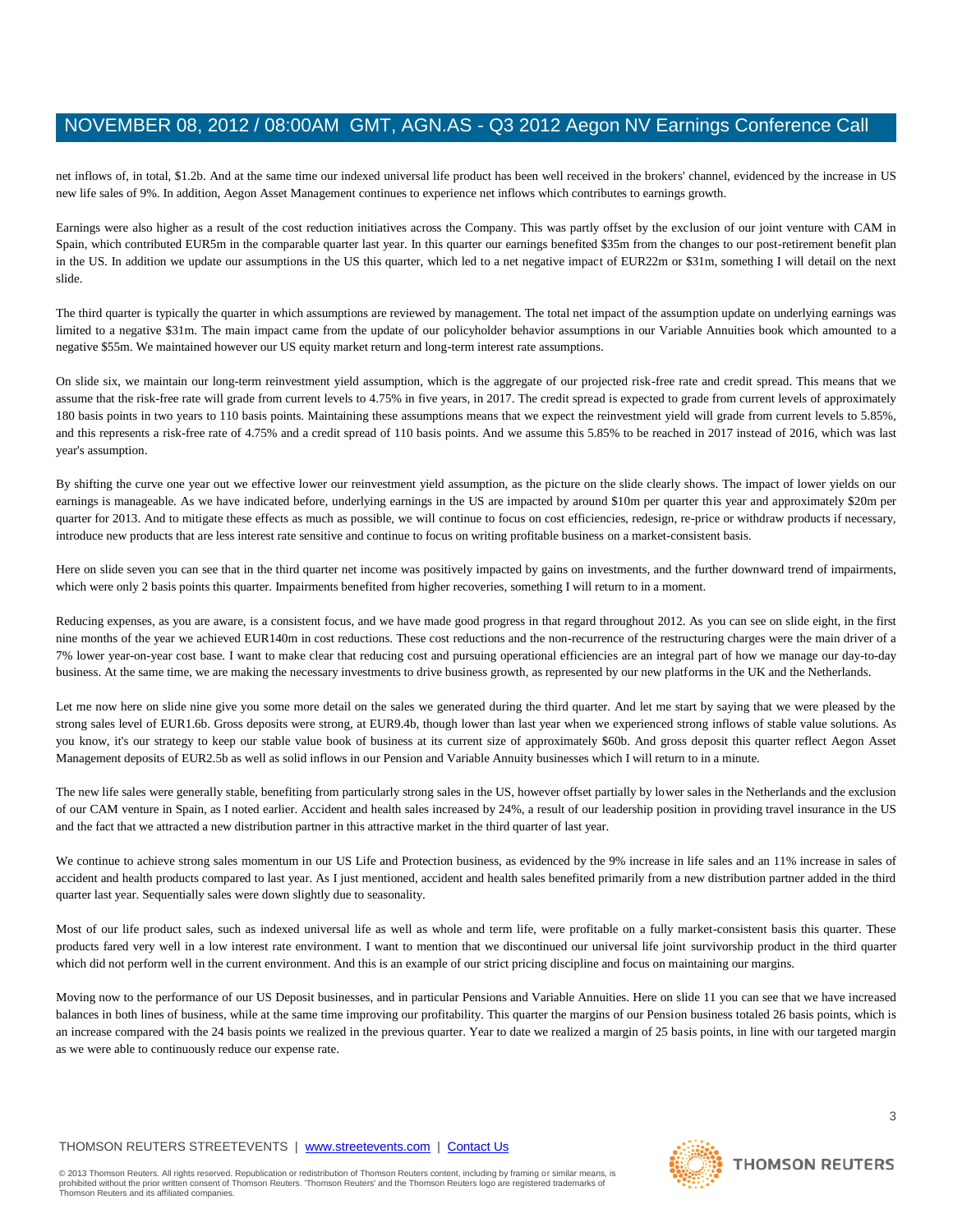Again, our Variable Annuity business performed very well. Adjusted for assumption updates, we realized a margin of 88 basis points year to date, above our targeted margin of 80 basis points. And including assumption updates, the margin was 72 basis points for the first nine months of the year. During the quarter we also re-priced VA products in order to maintain our new business margins in the persistently low interest rate environment.

Aegon Asset Management continues to benefit from increased insourcing of assets, strong third party inflows and market movements. This was offset by general account outflows due to businesses being deemphasized or in run-off. New inflows from third parties amounted to EUR3b year to date as the UK attracted solid growth in the retail sector and the Netherland and the US had a number of new institutional mandate wins.

As we announced with our second-quarter results, we have sold our minority stake in Prisma for a total consideration of EUR100m in Q4.

Turning now to slide 13 for a quick review of market-consistent value of new business. Total market-consistent value of new business for the quarter was positively impacted by the actions we have been taking to adjust our product pricing to meet our strict risk return requirements. We will continue to focus on writing profitable new business, a key element of our strategy.

On slide 14, impairments during the quarter declined further from the low levels we have seen in previous quarters. And this decline was mainly due to recoveries of EUR26m related to mortgage-backed securities, reflecting the improvement in projected cash flows on the underlying mortgages.

Turning now to Aegon's capital position on slide 15, at the end of the third quarter our Group IGD ratio increased to 222% from the level of 216% at the end of previous quarter. And the RBC ratio in the US increased to 480% as a result of strong net income and capital preservation measures of \$575m, which were partly offset by dividend upstream to the holding. Once again, I would like to emphasize a point we consistently make. In the current uncertain environment we believe that maintaining a strong capital position is not only prudent, but essential. At the end of the third quarter excess capital at the holding totaled EUR1.6b, well above the minimum of EUR750m we aim to hold.

You will remember that one of our key financial targets is to increase operational free cash flows by 30% by 2015 from the normalized 2010 level of EUR1b to EUR1.2b. During the third quarter, operational free cash flows, excluding the impact of markets, totaled EUR448m, which puts us on track to achieve our targeted level of operational free cash flows.

And on slide 17 we provide you Aegon's capital base ratio, which amounted to 75% at the end of the quarter. As you are aware, our target is to achieve a capital base ratio of at least 75% at the end of 2012, and clearly we are on track to deliver accordingly.

Before turning to your questions, let me summarize. We are very pleased with this strong set of results for the third quarter. Our businesses are clearly capturing the benefits of Aegon's strategic priorities, resulting in solid earnings growth, improved profitability of sales, lower expenses and a continued strong capital position. One of our strategic priorities is to get closer to our end customers, while at the same time providing the support which our intermediaries need to achieve the consistent customer satisfaction that is essential to our business.

In recent months we have launched a number of new initiatives that reflect our strategic focus. In the Netherlands we have launched Knab, our new online digital platform, while in the UK we have added our workplace savings proposition to the At Retirement platform. These are just two examples of how we are utilizing technology to get closer to our customers and respond effectively to the new environment. We will continue to pursue the clear strategic priorities that have served us well during the past quarter and which we have full confidence will position Aegon for continued growth in the coming years.

Before we move to the Q&A, let me remind you of our upcoming A&I conference on December 5 in New York. We hope to see you there.

We are happy to take your questions now.

# **Q U E S T I O N A N D A N S W E R**

# **Operator**

(Operator Instructions). The first question is from Jan Willem from ABN Amro. Please go ahead.

# THOMSON REUTERS STREETEVENTS | www.streetevents.com | Contact Us



**THOMSON REUTERS** 

4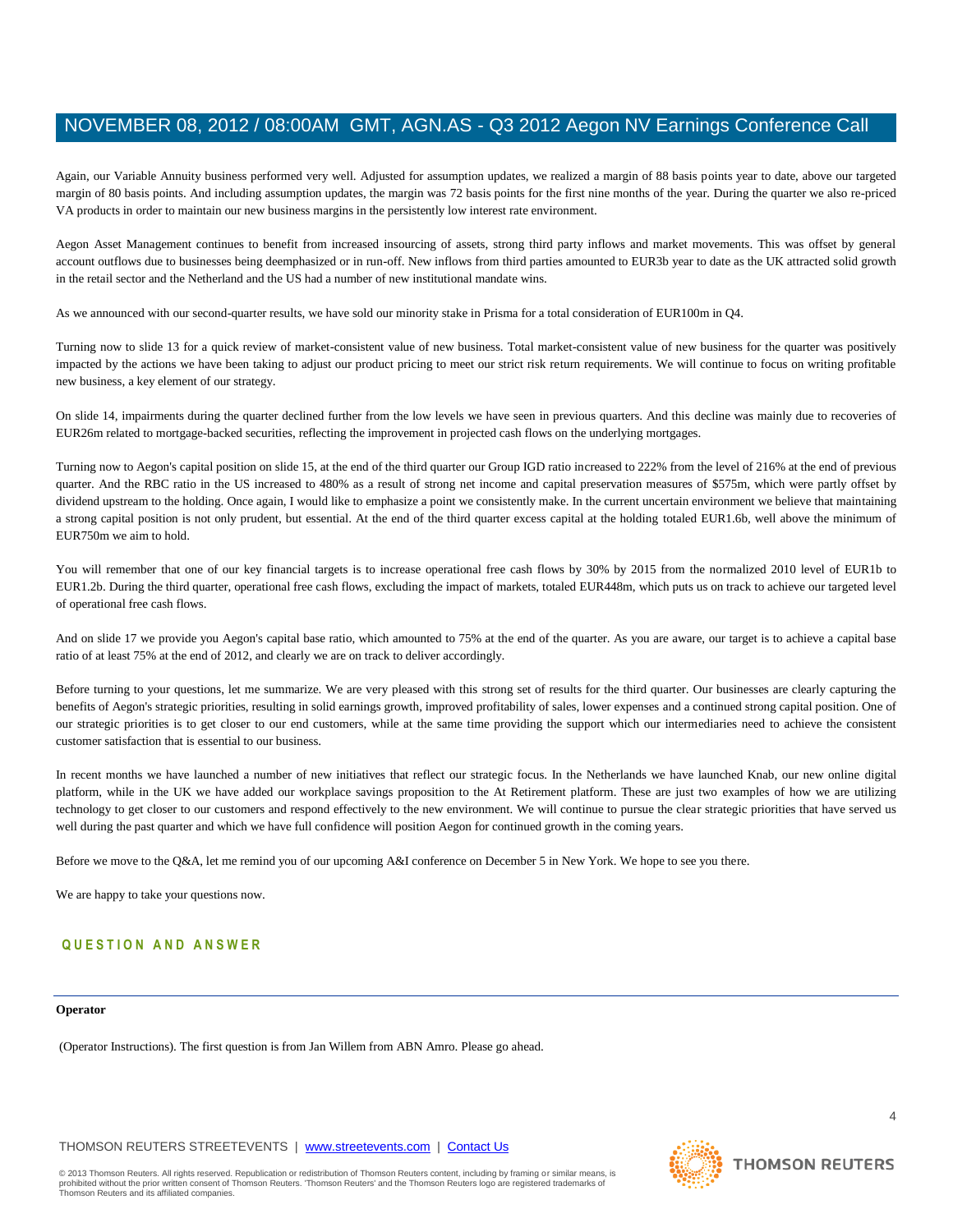# **Jan Willem Weidema** *- ABN Amro - Analyst*

Hi. Good morning. Jan Willem Weidema, ABN Amro. A few questions. Firstly could you indicate what IAS 19 will do to your IFRS equity and capital by January 1 based on the current situation, please?

And secondly, on your reinvestment yield, could you elaborate a bit on why you did not update it as much as you've done last year because, if I'm correct, current reinvestment yields are below 3.5%, which is about 100 basis points lower than last year?

And finally, could you give an update on the 2013 earnings impact of low rates? Is that still moving from 10 per quarter to 20 per quarter or is that more severe now?

# **Jan Nooitgedagt** *- Aegon NV - CFO*

Thank you, Jan Willem, for your questions. Your first question about IAS 19 and the impact on our equity, I have disclosed in this quarter that the impact based on the current assumption about the interest rate at the end of this year is EUR1.4m impact on the equity, and that is on January 1, 2013.

The second question is about the long-term economic assumptions. Let me make clear, we expect that interest rates will rise. We did not change our long-term assumptions. We have done the change last year, and we believe there is no reason to change our long-term assumptions at this moment in time.

The third question was the impact of the low interest rates on our underling earnings. I think you said it already yourself. The impact, as we have said, is \$10m for 2012 and for 2013 the impact based on no change in the interest rates will be \$20m per quarter for 2013.

## **Jan Willem Weidema** *- ABN Amro - Analyst*

Okay. And then the question on what IAS 19 does to your regulatory capital. Does it have any impact?

# **Jan Nooitgedagt** *- Aegon NV - CFO*

It will have an impact on our IGD. At this moment in time we are calculating what the impact will but, but I cannot give you the number at this moment in time.

#### **Jan Willem Weidema** *- ABN Amro - Analyst*

Thank you.

## **Operator**

Thank you. The next question comes from Ashik Musaddi from JP Morgan. Please go ahead.

#### **Ashik Musaddi** *- JP Morgan - Analyst*

Yes. Hi. Thank you and good morning. Three questions. Number one is on the cash flow that you gave this time. In third quarter I can see that there is a high volatility in in-force relief and also your new business strain went down significantly. So can you give us some color on what's driving that number in third quarter?

Second would be on run-off. There's a slight positive up-tick in the run-off, income from the run-off business. It was, if I remember correctly, it's [10m] or something in third quarter, used to be negative. So what's driving that change and should we expect a similar trend to continue?

And third, can you give us some update on your Pension business in the US in terms of growth and margin development? How do you see margin going forward? Should it remain flat or go up or down, something like that? Thank you.

**Jan Nooitgedagt** *- Aegon NV - CFO* 

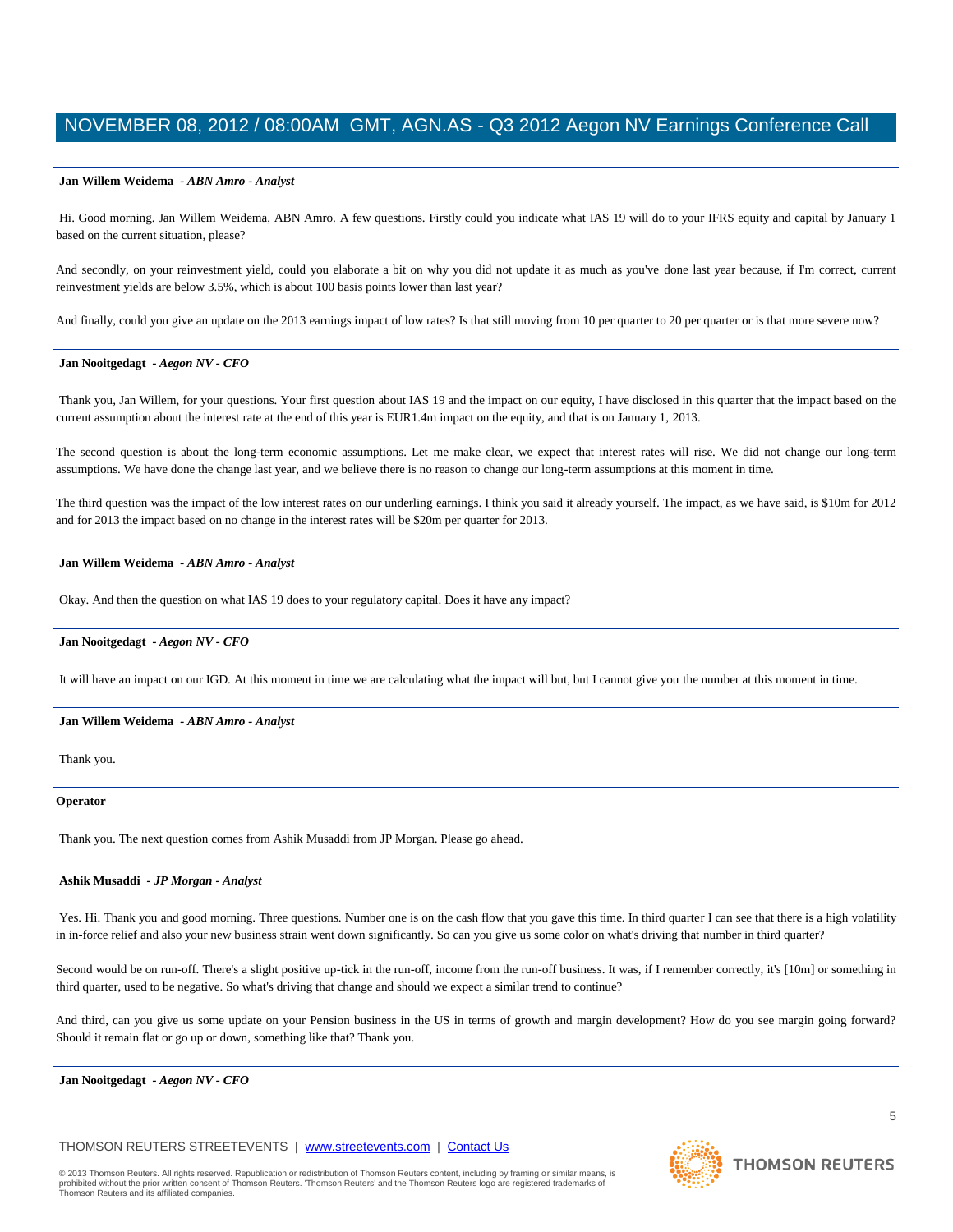Thank you for your questions. Let me first answer your question about the BOLI/COLI (inaudible), but probably the run-off business. If you look at our run-off business, and you are right, it is a bit better than expected. I think in general we expect around zero for our run-off business. It's mainly in the US. And in this quarter it was a positive impact of BOLI/COLI. Maybe, Darryl, you can add something around the run-off business.

# **Darryl Button** *- Aegon NV - EVP and Head of Corporate Finance Center*

Yes. I think it was strong earnings coming from the BOLI/COLI business, which is in run-off, but also better earnings coming off of the Transamerica Reinsurance transaction that we did with SCOR and the run rate. Their earnings there have improved slightly as well. And those two contributed to the swing from a small negative to a small positive.

# **Jan Nooitgedagt** *- Aegon NV - CFO*

Your question about the margins going forward on the US business, I think we, in general we can say that we expect 25 basis points, Darryl?

# **Darryl Button** *- Aegon NV - EVP and Head of Corporate Finance Center*

Yes. I think our target of 25bps is still a good target. We got there probably sooner than what we had expected. Obviously a scale business. And the strong market performance in the US equity market returns have helped us get there quicker than we assumed. But I think we're sitting at 26bps now, so I think somewhere in that neighborhood is good guidance.

# **Jan Nooitgedagt** *- Aegon NV - CFO*

And maybe, Darryl, you can also give some color about the cash flows of the inflow.

# **Darryl Button** *- Aegon NV - EVP and Head of Corporate Finance Center*

Yes. On the cash flows on the strain of new business, it's down a little bit. It's a little bit out of some of the seasonality of sales and in particular some of the more capital-intensive sales that we have.

In terms of the -- you also see a little bit of volatility between the earnings and the movement in required surplus lines. Some of that has to do with some of the assumption changes that we have made in the US as well as a contributor in here. This is based on statutory earnings development because it's statutory capital that drives the IGD ratio. And it is not always clear on the pieces between earnings versus the movement in requires surplus in US statutory earnings. I really can't give you a better answer than that. You get some non-intuitive movements between the two line items but at the end of the day it's what goes to the stat balance sheet and stat equity that really drives the capital.

# **Ashik Musaddi** *- JP Morgan - Analyst*

Okay. Thank you.

# **Operator**

Thank you. The next question is from William Hawkins from KBW. Please go ahead.

# **William Hawkins** *- KBW - Analyst*

Hello. Thank you. Two questions, somewhat repeating one of the first questions. But if you had reduced your long-term reinvestment rate by, say, 50 basis points from 5.85, what would have been the impact on the third quarter? I'm assuming you've done that math.

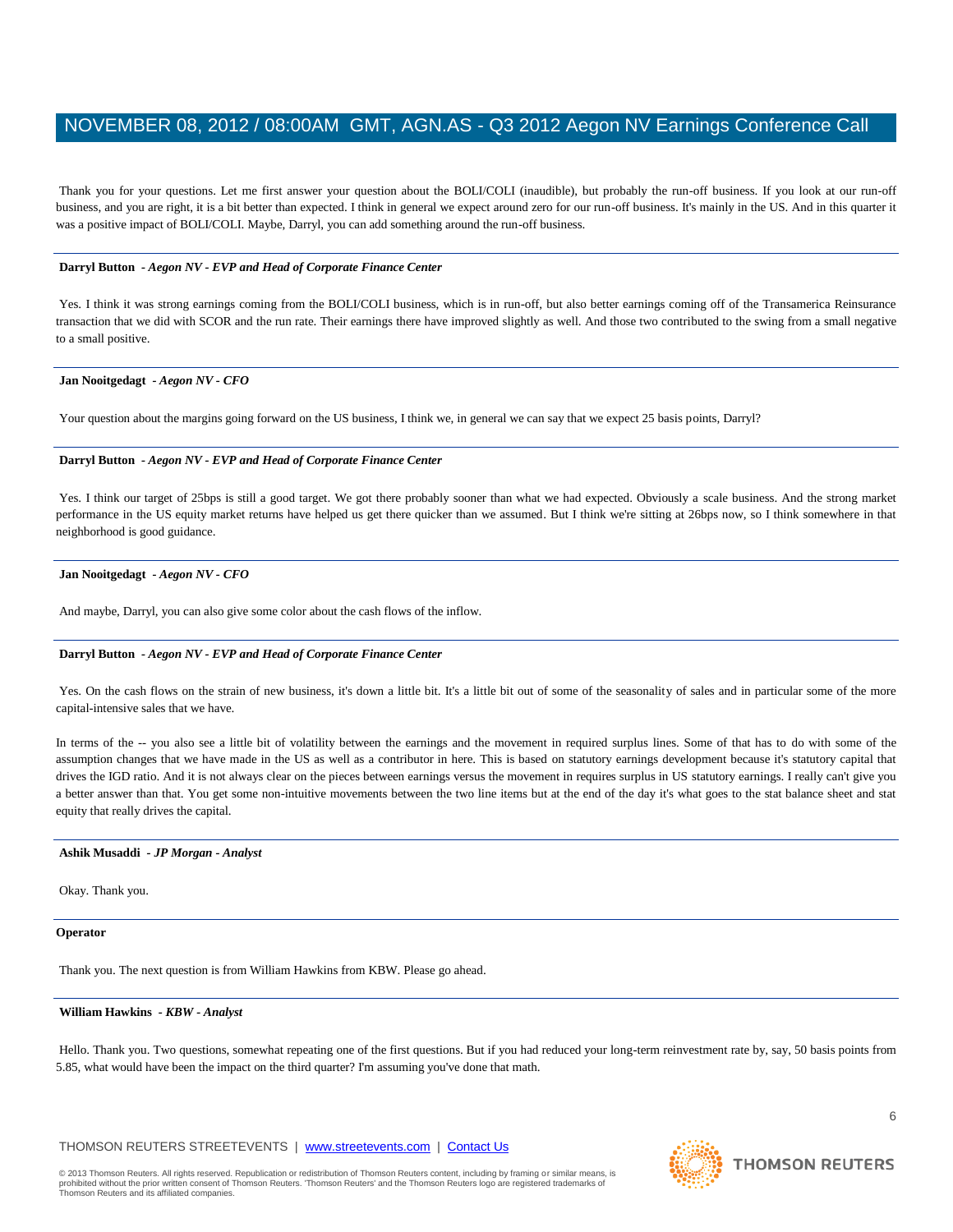And then secondly in the UK business, even adding back the RDR charge in the Pensions business, there doesn't seem to have been what I would have expected, which is a recovery in that result given the rise in the UK equity market. If I remember rightly, you had a very bad second quarter because of the downside leverage and I hoped there'd be some upside leverage, and that doesn't seem to have happened. So could you explain the -- even adjusted, the underlying weakness in UK Pensions? Thanks.

# **Jan Nooitgedagt** *- Aegon NV - CFO*

Yes. As I said earlier, William, is we have not changed our long-term assumptions. Maybe Darryl, it's basically the impact is in the US. Do you want to add?

# **Darryl Button** *- Aegon NV - EVP and Head of Corporate Finance Center*

William, I'd say yes, we've done the math but I didn't bring it in here with me. But what I can do is just point you back to Q3 of 2011 when we did change it by 50 basis points I think we were pretty clear in our disclosures of what the impacts were and the sensitivities really haven't changed after that number. So you can either get it from there or I would ask you to call back into IR.

# **William Hawkins** *- KBW - Analyst*

Okay. That's good. So it would be similar to what happened, similarly sensitivities to what you showed us this time last year?

# **Darryl Button** *- Aegon NV - EVP and Head of Corporate Finance Center*

Yes, very similar. And I would just -- when you go back into that, just point you to that we changed not only the long-term interest rate assumption but we changed some of our separate account bond return assumptions at the same time, so just make sure you pick out the right sensitivity.

I think the other --

# **Jan Nooitgedagt** *- Aegon NV - CFO*

Yes. The question about RDR in the UK, William, yes, we expect that with the introduction of RDR next year that profitability will increase, but I think we should take into account also that there is a -- the impact of -- the current impact will also have impact on 2013. And it is a difficult market. If you look at our results this quarter we have been impacted also by persistency and by equity markets. It is a difficult market and that will continue as well the coming quarters, what we believe. But by also by increasing the focus also in the UK on cost control we try to manage our business in the UK as well.

# **William Hawkins** *- KBW - Analyst*

Okay. That's great. Thank you.

# **Operator**

Thank you. The next question is from Hans Pluijgers from Cheuvreux. Please go ahead.

# **Hans Pluijgers** *- CA Cheuvreux - Analyst*

Yes, good morning gentlemen. A few questions from my side. First coming back then on the reinvestment yield and your graph you give on page six of the presentation. Is it clear -- fair to see that at the moment your reinvestment yield is about 3.5%. That means clearly down from let's say from Q1, which was still around the 4 percentage point. And furthermore, how do you see, if that pressure is still continuing, that the blue line is already with [overly] increases as of 2013, but what's the basis for that kind of assumptions?

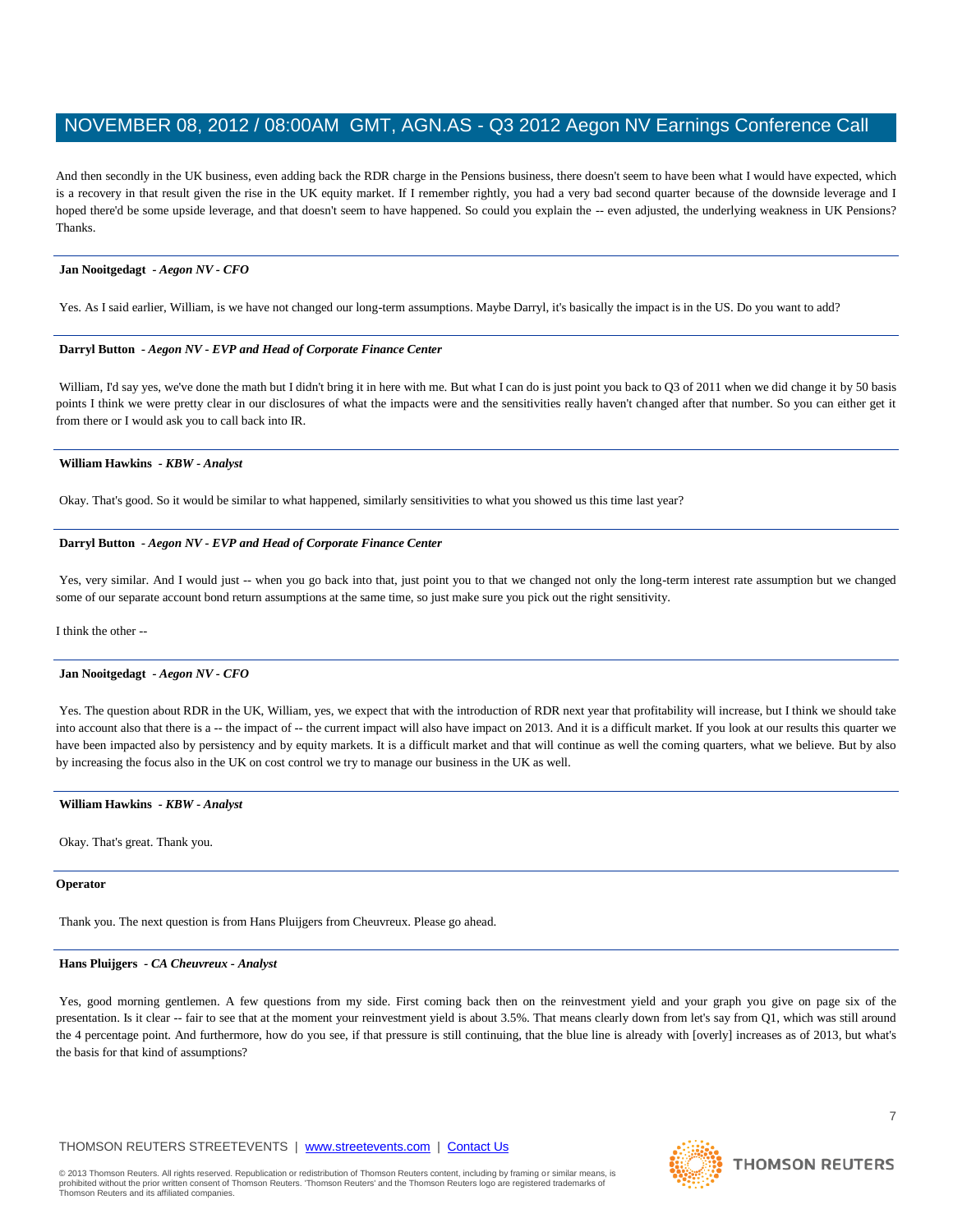And secondly looking at CAM, the impact. You've already given profitability, but what was the impact on sales?

And furthermore, last question, on your fee earnings and your cash flow targets. You're clearly already in line. Do you expect any changes in that target in the coming foreseeable future? Could you give some feeling on what you believe there is possible?

# **Jan Nooitgedagt** *- Aegon NV - CFO*

Yes, again about the reinvestment yield, you are right. What you can see on slide six, that we are closer now to 3.5% instead of 4%. But again, we have not changed our long-term assumptions. We believe that interest rates will rise. And don't forget that we have a breathing period of five years.

Your question about CAM, the impact on sales is EUR10m approximately. And the impact of CAM, so what we have excluded in this quarter.

The question about fees, I'm not sure if I've got that question.

# **Hans Pluijgers** *- CA Cheuvreux - Analyst*

Yes, let's say you have a target of 30% to 35% of earnings coming from fees. You're already, let's say, in line with that target. Do you expect any update there? And the same for the cash flow target. You said already that you're clearly in line to going in the direction on my calculation you're already let's say on the high end of that target. What do you believe is that possible? Do you expect that it's logical to assume any increase in that target going forward?

# **Jan Nooitgedagt** *- Aegon NV - CFO*

We are very pleased with achieving the percentage what we have achieved in this quarter. It's part of our strategy, more fee based business. And we like to grow our business. So there is no reason to make any changes in this point of time.

#### **Hans Pluijgers** *- CA Cheuvreux - Analyst*

Okay. And one follow-up question on CAM because it's now deconsolidated, when do you expect the closing of that case?

## **Jan Nooitgedagt** *- Aegon NV - CFO*

We expect to close that first half year in 2013.

## **Hans Pluijgers** *- CA Cheuvreux - Analyst*

Okay. Thank you very much.

#### **Operator**

Thank you. The next question is from Robin Buckley from Deutsche Bank. Please go ahead.

## **Robin Buckley** *- Deutsche Bank - Analyst*

Yes, good morning everyone. Just a couple of questions please. First of all, just on the US life and protection business, that number there was just a little bit weaker than I was expecting when adjusting for one-offs. So, I was just wondering if you could give some color in terms of what we're seeing there. Presumably there's a little bit of an impact coming through from the low interest rates.

And could I just double check that this is the area where you'd expect to see most of the \$20m per quarter squeeze coming through that you've mentioned before?

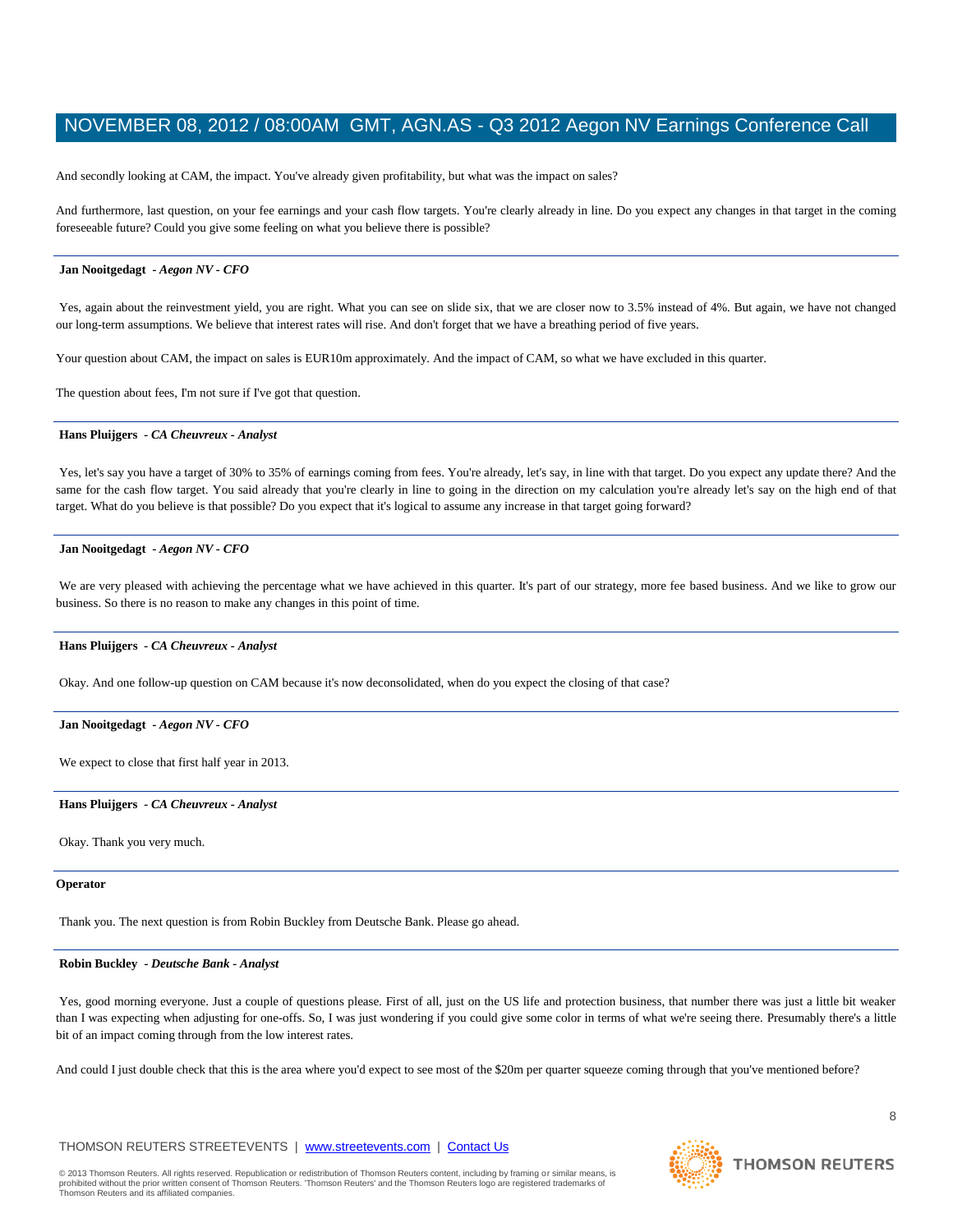And the second question I guess is just looking at the variable annuity business. I guess similar to the question on pensions that you had earlier. Just could you update in terms of expectations around flows.

And also in terms of margins, given those are above the target range at the moment. I think you've mentioned that this might push up to 100 basis points before, in terms of margins? But I might have that wrong, so just any info. Thank you.

# **Jan Nooitgedagt** *- Aegon NV - CFO*

Thank you for your questions. They're all about the US, so I'm delighted to ask Darryl to give an answer on L&P and variable annuities.

# **Darryl Button** *- Aegon NV - EVP and Head of Corporate Finance Center*

Yes, sure. Hi Robin. It's Darryl. On the life side, yes, when you adjust out for the one-offs that are in there that we've highlighted in the press release, specifically the net of the assumption changes, which was a very small number, and the post retirement medical plan that was allocated to that line of business, when you adjust that back out, you're right, we're left with a little bit soft of what my expectation would be. And some of that was some persistency results in the quarter, which I don't expect to persist. So, we might be somewhere in the \$5m to \$10m soft range when you adjust for the one-timers. And I would look for that to come back going forward.

On your question on the VA on, I think specifically your question was on flows and margins. Yes, we've been very pleased with the flows actually. We've made some very tough decisions on re-pricing the variable annuity product as fast as interest rates have fallen; that's as fast as we re-priced the product. And that is part of our strategy. We had been concerned that the top line might suffer more than it has in that environment. So we've been able to maintain market share and maintain the top line while being one of the fastest -- the fastest in the market to re-price in the low rate environment. Net flows have been held pretty steady over the last six/seven quarters at around \$500m of net inflows, and I see that continuing as we go into 2013 and closing out this year.

Margins, we've guided 80 to 90 basis points has been our guidance on the margins. Again we're now at the upper end of that range and we've always said -- I've always said that we're headed towards the upper end over time. We got there a little quicker than I was expecting with some tailwinds from the equity markets particularly in the third quarter. So some of those margins will depend on the market levels going forward, but we're at the upper end.

# **Robin Buckley** *- Deutsche Bank - Analyst*

Okay. Thank you.

#### **Operator**

Thank you. The next question comes from Francois Boissin from BNP Paribas. Please go ahead.

# **Francois Boissin** *- Exane BNP Paribas - Analyst*

Yes, good morning gentlemen. Two questions please. The first one is, you mentioned the impact of low interest rates on the US underlying earnings before tax. What would be the impact for other geographies please?

The second question is on the current asset mix that you have for your reinvestments. I wonder if you could give a bit more color on that and basically the level of reinvestment yield that you get in Q3?

And another question on realized gains, what kind of trend should we expect going forward?

And on impairments, which stand at a very, very low level. Is this sustainable in your opinion? Thank you.

**Jan Nooitgedagt** *- Aegon NV - CFO* 

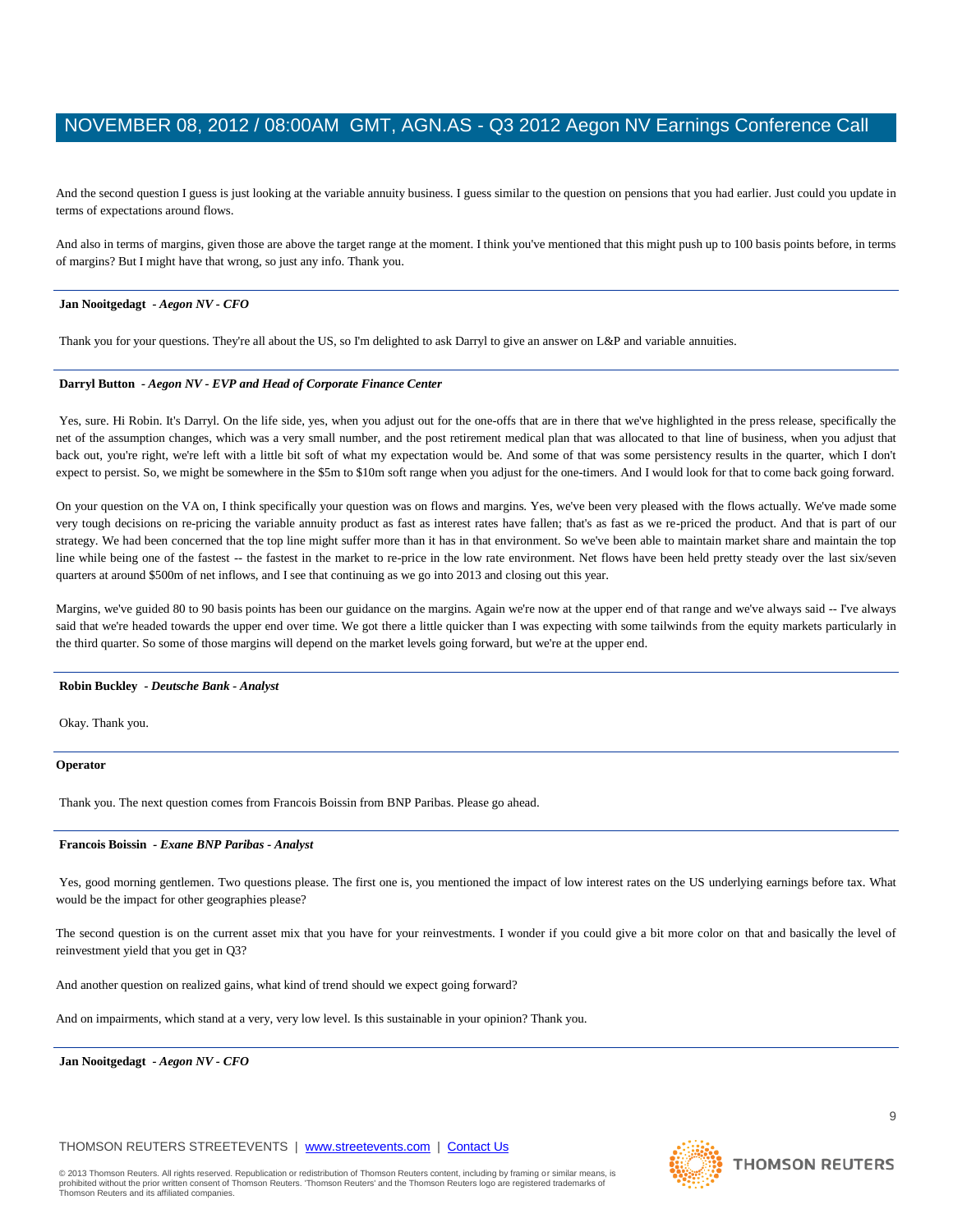Yes, your question about the interest rates impact, and what I understand is especially outside the US. The UK in general is not very sensitive for the interest rate levels. In the Netherlands we have hedged our guarantees so we are also not very sensitive for interest rate levels.

If you talk about the reinvestment yield, yes, it's true what you have seen. I think it was in slide six, that our reinvestment yield, what we -- at current is close to 3.5%.

And you're also asking about the asset mix?

# **Francois Boissin** *- Exane BNP Paribas - Analyst*

Yes.

**Jan Nooitgedagt** *- Aegon NV - CFO* 

Maybe Darryl can say something. The majority's coming from the US.

# **Darryl Button** *- Aegon NV - EVP and Head of Corporate Finance Center*

Yes. Our reinvestment strategy is all in investment grade corporate and some structured, some RMBS and CMBS space as well. We've seen the new money reinvestment yield drop just over the last couple of months as spreads have come in so we are down in the 3.5% range where we were previously running at around 4%. That does put a little pressure on the earnings depending on how long that's sustained. Again you can see from our assumptions we do expect that reinvestment yields will rise over time. But the longer they stay at their current level, that's what leads to the \$10 and \$20 a quarter that Jan mentioned earlier.

# **Francois Boissin** *- Exane BNP Paribas - Analyst*

The \$20 a quarter, is based on what you see in Q3 or is based on the average 2012 year to date?

# **Darryl Button** *- Aegon NV - EVP and Head of Corporate Finance Center*

Yes, we had based it -- it's not a lot of difference. So we had based it earlier at a range somewhere between 3.5% and 4%. And so if you split that range we'd be somewhere around 3.75%. We're a little off of that. So we're a little behind that, not materially so. Again we expect that to not persist at the current levels for too long. But -- so I guess I would say we're a little lower, but not materially lower.

# **Francois Boissin** *- Exane BNP Paribas - Analyst*

Yes.

# **Jan Nooitgedagt** *- Aegon NV - CFO*

You ask a question about realized gains going forward. It is always a bit difficult to forecast realized gains, but in general you can say with a very low interest rate environment there is more chance to have a gain than a loss.

# **Francois Boissin** *- Exane BNP Paribas - Analyst*

Sure.

# **Jan Nooitgedagt** *- Aegon NV - CFO*

So it is difficult to say that here, but it is part of our ALM strategy and the outcome might be a gain or a loss. And, as I said, the chances for gains is higher than losses.

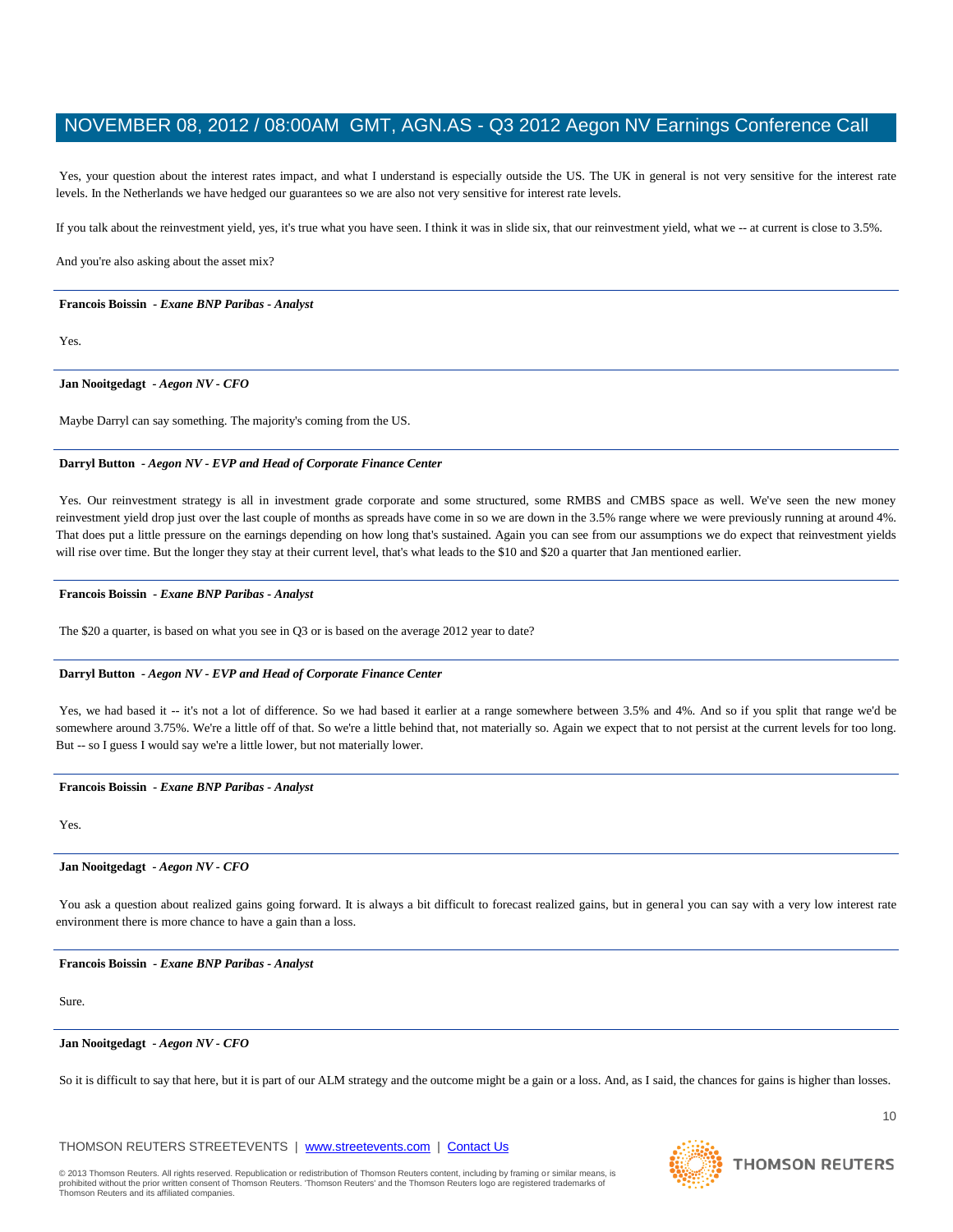Looking at our impairments, yes, we are pleased to see that our gross impairments are flat. And this quarter we had strong recoveries. But in general that can be volatile quarter by quarter.

## **Francois Boissin** *- Exane BNP Paribas - Analyst*

But you don't see this going up, let's say, in the mid-term?

## **Jan Nooitgedagt** *- Aegon NV - CFO*

No. What we see, and especially in the Netherlands if you look at the mortgages impairment, we see some slightly going up, and that is what we see at the moment. And the US?

# **Darryl Button** *- Aegon NV - EVP and Head of Corporate Finance Center*

Yes and I think I would -- yes, I would just add from the US that we did see some strong recoveries in the quarter. So we've seen our gross impairments really come down inside of our long-term assumptions. And I see some stability in where we are on the gross impairments. But recoveries are what can be volatile from period to period. So depending on what recoveries do going forward will impact the net result.

## **Francois Boissin** *- Exane BNP Paribas - Analyst*

Okay. Thank you very much.

## **Operator**

Thank you. The next question is from Nick Holmes from Nomura. Please go ahead.

## **Nick Holmes** *- Nomura - Analyst*

Hi, thank you very much. Just a couple of questions on the US, coming back to the reinvestment yield assumption, I apologize for this, I know we've gone over it a lot. But you haven't changed it, but you have pushed it out for two years. And my question is why isn't there an upfront charge for that? I appreciate that there's the \$10m/\$20m charge that you're getting on a run-rate basis, but shouldn't you be taking an upfront charge? That's the first question.

Then second is looking at variable annuities, just wondered if you could give us more color about the policyholder behavior assumption changes because it looks quite a big number. Thank you.

#### **Jan Nooitgedagt** *- Aegon NV - CFO*

Yes, thank you Nick. I think both questions are for Darryl. But in general I want to say that we do our --- or we look very carefully at our DAC assumptions and we do this quarter by quarter. So there is no reason to take any debt amortization for this quarter, because this is what we're already doing.

# **Darryl Button** *- Aegon NV - EVP and Head of Corporate Finance Center*

Yes and -- hi Nick. It's Darryl. On slide six we've stopped and we've shown you the year over year picture. But the reality is every quarter we're truing up to the yield environment that we have at that time. So, a lot of that differential between the dotted line and the solid line on slide six comes in incrementally throughout the year, and through our true-out process. And they're relatively small numbers, which is why you don't really see a big one time Q3 upfront charge for the difference between those two lines.

# THOMSON REUTERS STREETEVENTS | www.streetevents.com | Contact Us



**THOMSON REUTERS**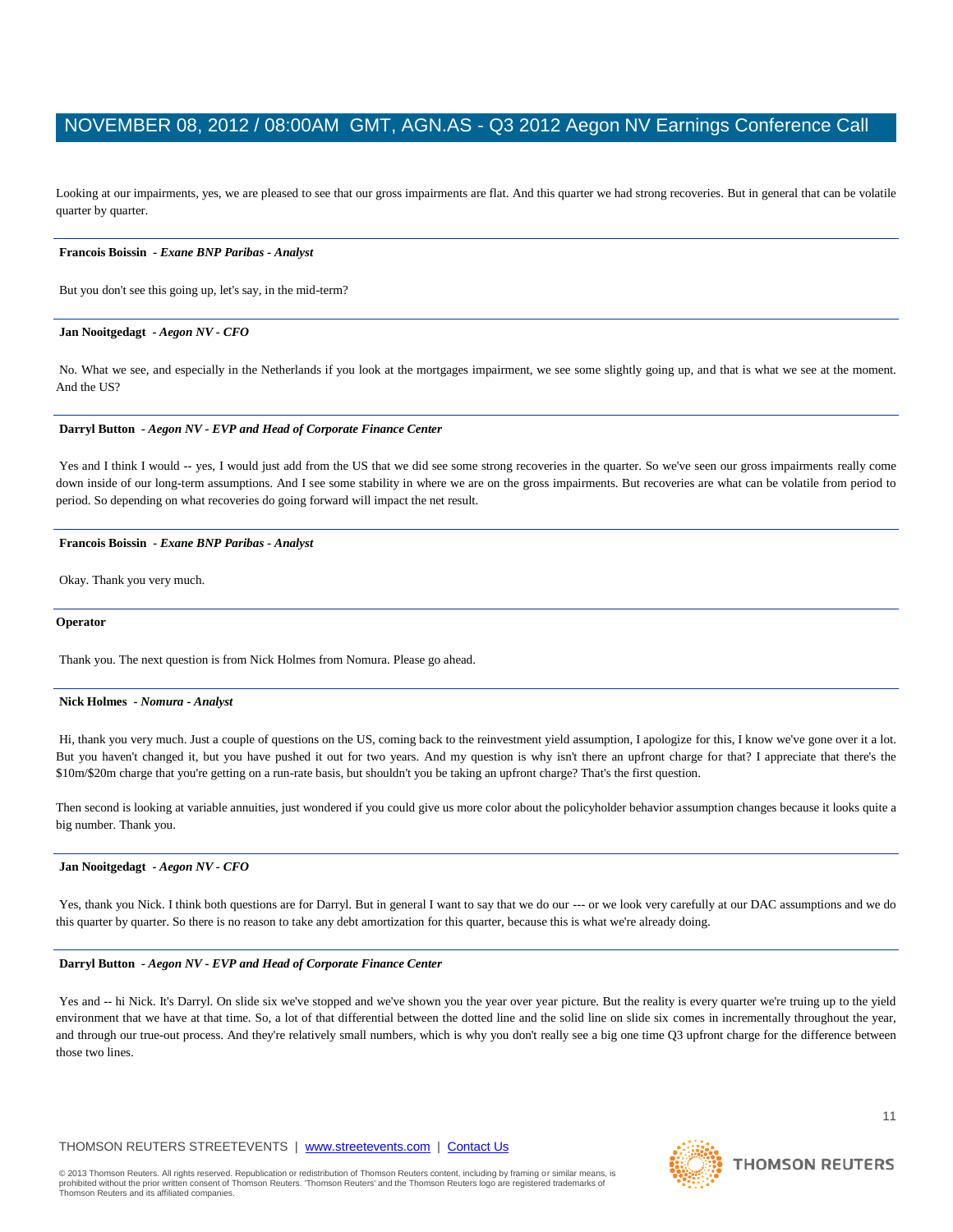# **Nick Holmes** *- Nomura - Analyst*

# Okay, yes.

# **Darryl Button** *- Aegon NV - EVP and Head of Corporate Finance Center*

Yes. So it's there, but it's a small number and comes in throughout the year and it's part of that overall decline in earnings that we've mentioned before from the low rate environment.

On VA specifically, in behind the \$55m of policyholder behavior assumption changes, really it's a combination of lapses and longevity. And the lapse experience that we're seeing is a little higher lapses than we had previously projected. And so we built those into the models. That actually turns out to be a small negative. Or a negative on the newer product, the [WB], but it's also a positive on the older product. So the net there is about half the number. And then the rest is coming from longevity;, increased longevity on the WB product.

# **Nick Holmes** *- Nomura - Analyst*

So, if I may follow-up, why are you seeing increased lapsation on the old book because I would have thought that would be very attractive to policyholders, it would be very, in the money?

# **Darryl Button** *- Aegon NV - EVP and Head of Corporate Finance Center*

Yes, it is. And we have a dynamic lapse formula, Nick, that calls for very low lapses because of the in-the-money-ness and the short answer is that we really just overshot it. We had lapses going all the way down to zero, and they're not zero, with us seeing some distributions for various reasons, access to cash or required distributions in some of the registered money. So it was really a case of our last assumption update we went too far and now we had to pull it back a little bit. And that is a mild positive offsetting the other two, which is really driving the 55m.

# **Nick Holmes** *- Nomura - Analyst*

Okay, that's great. Thank you very much.

# **Operator**

Thank you. The next question is from Farquhar Murray from Autonomous. Please go ahead.

# **Farquhar Murray** *- Autonomous Research - Analyst*

Morning gentlemen, just two questions if I may. Firstly, with regards to the capital ratio of 75%, dividend up-streaming amounted to about 1.5 percentage points for the quarter and I just wondered whether you might expect any further dividend up-streaming in the fourth quarter?

And also the negative impact of again 1.5 percentage points in the holding in 3Q seemed rather high. Could I just ask what was driving that and whether we should expect a similar magnitude to come through in the fourth quarter?

And then secondly, a US peer seems to have taken a large goodwill impairment in 3Q on their retail annuity business. Now the reasons they cited for that were the interest rate curve, which I think we can dismiss to an extent. But they also cited the ongoing enquiries over the use of reinsurance captives. Could you just recap Aegon's use of reinsurance captives? And could you also just give your views on what you expect to emerge from those enquiries, and what the implications might be? Thanks very much.

**Jan Nooitgedagt** *- Aegon NV - CFO* 



**THOMSON REUTERS**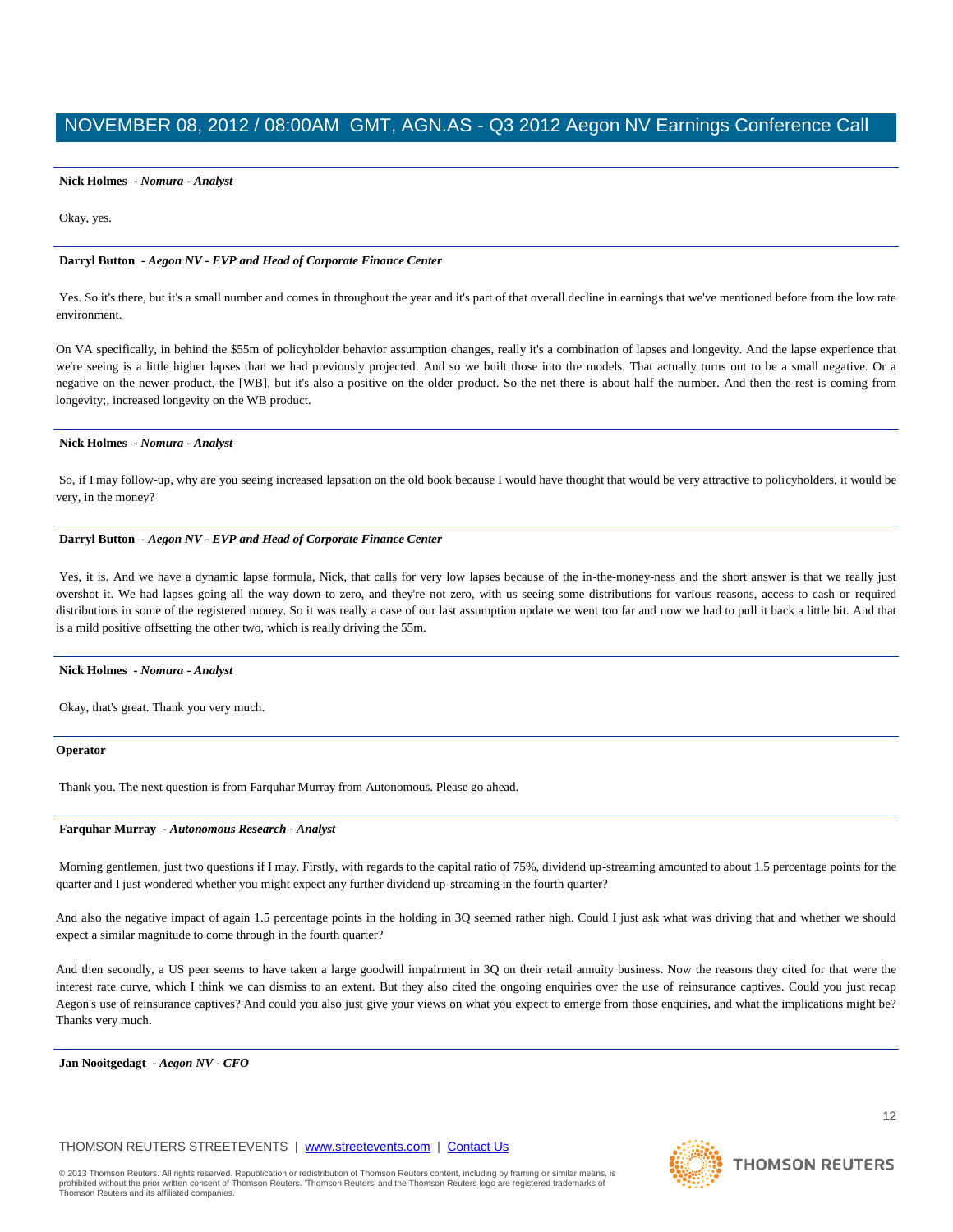Your question about the capital base ratio, yes we do expect further dividends coming from the business units quarter on quarter. So that will have also an impact on our capital base ratio. I am very pleased that we have already achieved the 75%.

And if you're asking about the Q3 movements, it's -- we get cash from, also from our operating business units. But we also pay our dividends and our expenses, interest in, we have paid in Q3. So all in all it has an impact as well.

The question about reinsurance, maybe Darryl you can address that question?

## **Darryl Button** *- Aegon NV - EVP and Head of Corporate Finance Center*

Yes. And just -- hi Farquhar. Just closing out your other question on the capital ratios on the holding, you're correct. It is higher than it would normally be going forward. We had -- we actually had a reclassification from up leverage into financial leverage in the quarter, which is part of that number, and I wouldn't expect that going forward. So I would expect about half of that going forward on the holdco.

On the captive issue, you had a couple of questions in there. What's our use of captives? Let me just say that, while we have -- we do use captives throughout the US for various reasons. What I would say also is that the captives are fully consolidated into our capital ratios that we speak to you and talk to you about as well as speak to rating agencies and regulators. Some of the rating agencies have made the point in the past that that isn't necessarily true, or an industry standard. So I just want to be clear that that is our standard and that our captives are fully consolidated into our capital ratios.

In terms of the recent press on the connectivity of the captives to the write-down on the profitability, I really don't see those as connected issues. So I think there is some mixing up of issues in behind that. And I don't see that as being an impact or an influence on us in any way.

# **Farquhar Murray** *- Autonomous Research - Analyst*

Okay. Just to follow-up on that, are you willing to give a sense of what the magnitude of the dividends coming up in the fourth quarter might be on the capital ratio?

# **Jan Nooitgedagt** *- Aegon NV - CFO*

I think we are not normally disclosing what our future dividends will be.

## **Farquhar Murray** *- Autonomous Research - Analyst*

Okay. Thanks very much.

# **Operator**

Thank you. The next question is from David Andrich from Morgan Stanley. Please go ahead.

# **David Andrich** *- Morgan Stanley - Analyst*

Hi, good morning, I've got three questions for you. First of all on the policyholder behavior and the VA charge. It's still fairly modest and you said it's split about 50/50 between longevity and policyholder behavior. I was just wondering, in terms of the conservatism of your assumptions last year, because last year you had another smaller vision of about \$12m, how conservative were your assumptions last year? And then you have I guess updated it again this year. I was just wondering if this is a trend that's accelerating a little bit or do you see it being as reasonably stable?

Second one, in the Netherlands in terms of the non-life experience you said you, in the second quarter you saw a worsening in non-life experience and it sounds like that continued into the third quarter. I just wondered if you could give a bit more color on that and where that's coming through into the product line, and whether you see it -- and whether you quantify it and whether or not that was starting to turn around.

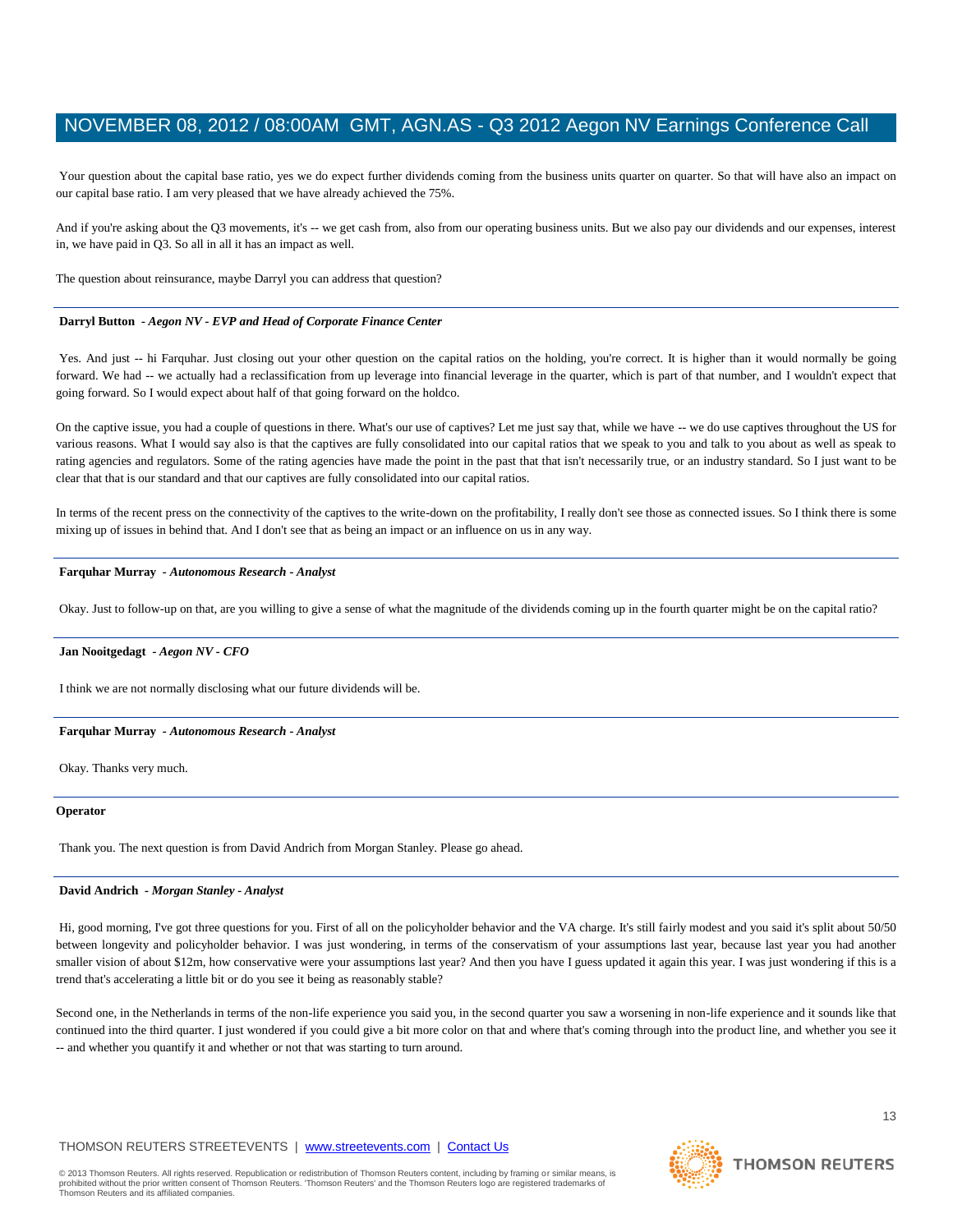And my final question on the US RBC ratio. I noticed that you said that you'd freed up \$575m in terms of additional regulatory capital through a capital management transaction. And I was wondering if you could just give a bit more color on that. Thanks.

# **Jan Nooitgedagt** *- Aegon NV - CFO*

Yes, thank you for your question. Maybe it is good that you give a little bit more color again about the policy behavior of VAs, Darryl?

# **Darryl Button** *- Aegon NV - EVP and Head of Corporate Finance Center*

Yes, well the reality is, we go through a rigorous process every year. And we do that process, it concludes in the third quarter. And we're really just adding one year of new experience to our existing experience analysis. And then we change the assumptions to match exactly our own experience. So in terms of how conservative are our assumptions? Our assumptions are right on top of, and match our underlying experience analysis. So I like to believe that we have the prudent assumptions that are backed by our experience.

I can deal with the third question as well, which is the RBC. Specifically it was securitization transaction on our very stable book of home service business that we have; life insurance business in the US.

# **Jan Nooitgedagt** *- Aegon NV - CFO*

Yes, your question about the non-life in the Netherlands, if you look at this quarter, Q3, indeed we have some negative experience. In this quarter we have seen a lot of, double basically, what do you call them, fire claims, which we don't expect to continue. We're also looking at -- based on already on earlier this year we had, specially in the disability area we had also more claims. So we are looking at re-pricing products, which should have a positive effect going forward. So we don't expect that this negative result will repeat the coming quarters.

# **David Andrich** *- Morgan Stanley - Analyst*

Okay. Could you quantify it at all, in terms of the impact?

# **Jan Nooitgedagt** *- Aegon NV - CFO*

It will improve, but how much that's still to be seen.

## **David Andrich** *- Morgan Stanley - Analyst*

Okay. Great, thank you.

## **Operator**

Thank you. The final question is from Gordon Aitken from RBC. Please go ahead.

# **Gordon Aitken** *- RBC - Analyst*

Yes, morning. I've got some questions on the Dutch market please. First of all with pension schemes in the Dutch market; I'm just wondering what your appetite for defined benefit over unit linked is? You're obviously piecing towards unit-linked elsewhere in your business. But the Dutch pensions market, your home market, is still very predominantly defined benefits, 93% DB and only 7% DC. So that's the first question.

The second question is you talk a bit about the demands that you see from Dutch company pension funds to buy out with you. When coverage ratios pick up for those schemes do you expect a step up in activity there?

# THOMSON REUTERS STREETEVENTS | www.streetevents.com | Contact Us



**THOMSON REUTERS**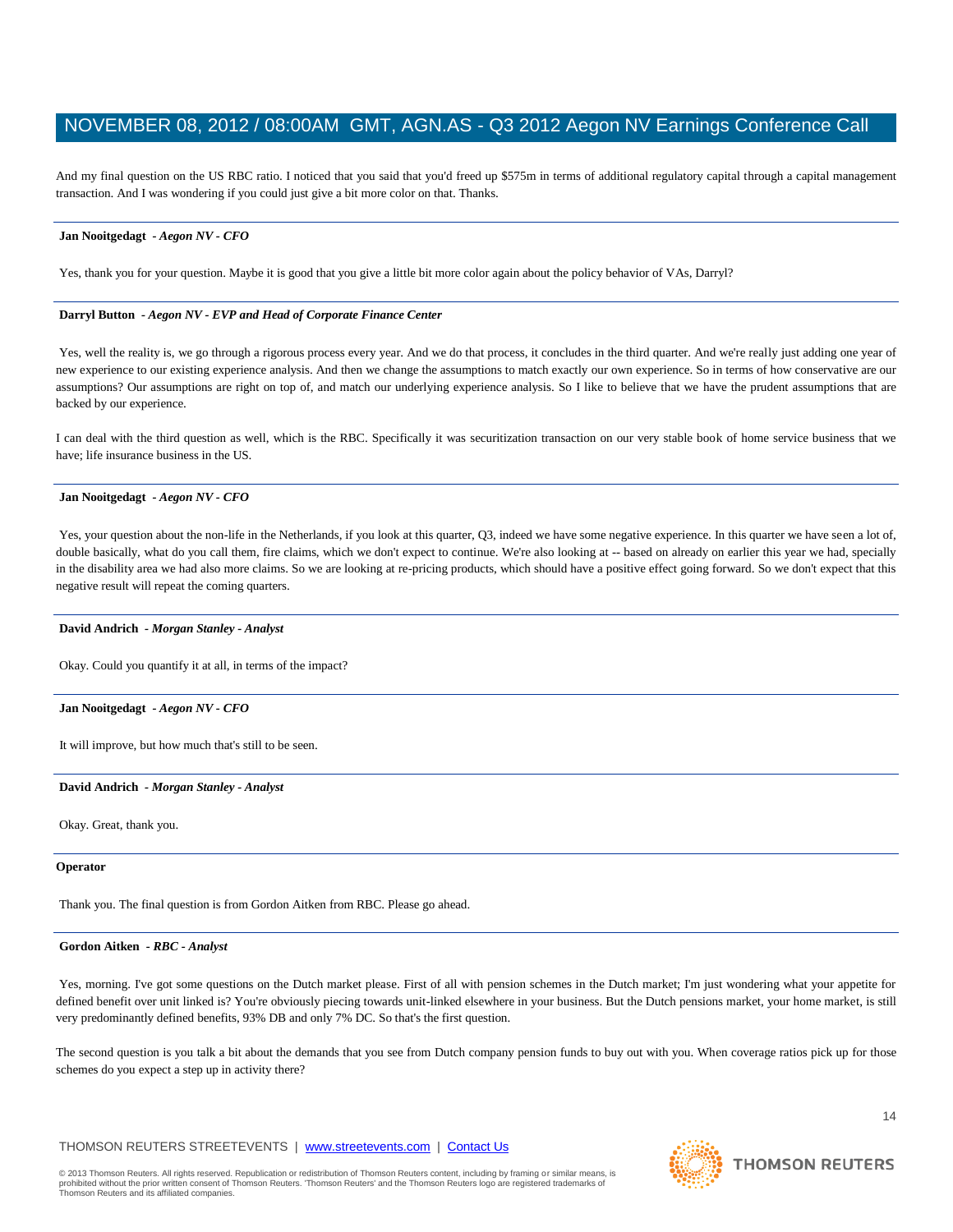And finally just on the longevity swaps you did with Deutsche in February this year, just wondering the capital that you freed up, what use is that capital? What's it doing right now?

#### **Jan Nooitgedagt** *- Aegon NV - CFO*

Yes. Thank you for your questions. The question about the Dutch pension market, it is a very competitive market. It is very competitive because of the low interest rate. And yes it's true, if interest rates would come up or rise up, there is a huge pipeline. And in addition it's our policy to price also in the Dutch market based on our economic framework. We see a strong pipeline, but it is also waiting for higher interest rates. And that's what I like to share.

And if you talk about the longevity swap, I have not in front of me what the impact was on our capital. After maybe you can ask IR to give you an answer because I think we have disclosed that earlier in the year.

# **Gordon Aitken** *- RBC - Analyst*

Yes. The question was more about what -- at the time I remember on the conference call you said it was there to free up capital and you talked about participating in the opportunity to take on these Dutch DB schemes. Given that that's not happening yet because of interest rates, what is the freed-up capital doing?

# **Jan Nooitgedagt** *- Aegon NV - CFO*

Because of the low interest rates I think the amount is a relative -- we have given an amount of EUR200m, which is in the whole, if you look at the Dutch operation, not a very substantial amount of EUR200m of capital release.

#### **Gordon Aitken** *- RBC - Analyst*

Okay. Thank you.

## **Operator**

Sir, there are no further questions.

#### **Jan Nooitgedagt** *- Aegon NV - CFO*

Okay. Thank you very much for your questions and interest in Aegon, and have a good day.

## **Operator**

Thank you sir. Thank you ladies and gentlemen. This does conclude today's presentation. Thank you for participating. You may now disconnect.

**THOMSON REUTERS** 

© 2013 Thomson Reuters. All rights reserved. Republication or redistribution of Thomson Reuters content, including by framing or similar means, is prohibited without the prior written consent of Thomson Reuters. 'Thomson Reuters' and the Thomson Reuters logo are registered trademarks of Thomson Reuters and its affiliated companies.